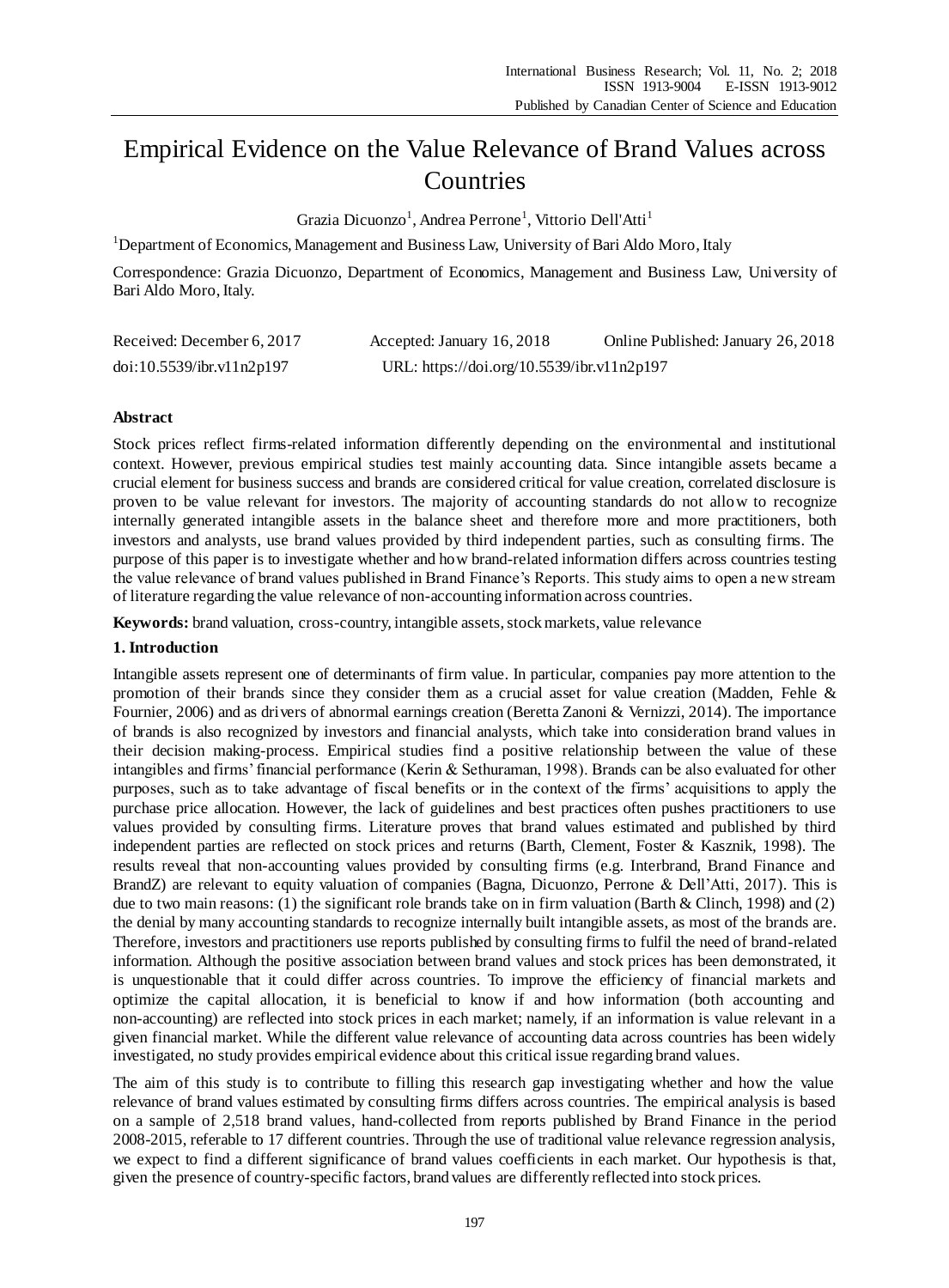This paper presents both theoretical and practical contributions. It extends prior literature on capital market research providing empirical evidence on the different informative content of non-accounting data. Also, the results could help investors in their decision-making process, providing more tools to analyze the ability of stock prices to capture non-accounting information in different institutional context in order to make capital allocation more efficiently. However, this research represents a first step, which needs to be followed by the recognition of country-specific factors that produce the identified divergence.

The remainder of this paper is structured as follows. Section 2 presents a review of previous empirical studies and the hypothesis development. Section 3 describes the research method and the data used, while section 4 discusses results. Finally, section 5 details the conclusions and the limitations which affect the current study.

## **2. Literature Review & Hypothesis Development**

Prior literature provides many proofs of the value relevance of brand values. Barth et al. (1998) show that brand values provided by Financial World from 1991 to 1996 are reflected into stock prices and returns. Also, Barth and Clinch (1998) demonstrate that intangible assets of a sample of Australian firms are value relevant and identify brands as a relevant portion of them. Aaker and Jacobson (2001) find out the informative content of brand attitude, defined as a component of brand equity, and that its change influences financial performance. Kallapur and Kwan (2004) show that the first recognition of brands in a sample of UK firms has an impact on stock prices. They highlight this influence in the first 21 days after announcement by management, even if managers tend to overestimate brand values. Mizik and Jacobson (2008) identify relevance and energy as Y&R Brand Asset Valuator's metrics which explain the informative content of brands. Examining the industry effect, Kirk, Ray and Wilson (2013) reveal that the association between brand values and stock prices depends on firm type. They find that this relationship is significant for consumers firms but not significant for industrial firms. Analyzing reports published by different consulting firms, Bagna et al. (2017) identify Brand Finance values as the most value relevant, compared to Interbrand and BrandZ values, due to the different evaluation methods used by each provider.

Although evidence reveals a positive association between brand values and stock prices, a central issue is to understand whether this relationship differs across countries. Alford, Jones, Leftwich and Zmijewski (1993) analyze the difference in information content and timeliness of accounting earnings in 17 different countries due to the different accounting systems, using USA as benchmark. Results show a higher value relevance and timeliness for accounting earnings reported using local-GAAP in Australia, France, Netherlands and UK, compared to US firms adopting related accounting standards (i.e. US-GAAP); other countries' local-GAAP (e.g. Italian, Danish, Swedish and Singaporean) produce a lower value relevance and timeliness for accounting earnings then US firms. For other countries, findings are uncertain. Ali and Hwang (2000) test how four measures of value relevance of accounting data differ across countries, using a sample of US firms as benchmark. Arce and Mora (2002) pay attention to the accounting differences among European countries and how these have impact on the valuation of earnings and book value. Although results are not univocal, the authors conclude that the different accounting systems differently affect the information content of earnings and book value in European countries. Hellström (2006) studies the case of the value relevance in a transitional economy (i.e. Czech Republic), comparing it to a developed economy (i.e. Sweden). Using observation from both countries in the years from 1994 to 2001, the author identifies an improvement in the informative content of accounting variables. The results obtained by the regression analysis are confirmed by the author using the hedge portfolio methodology. Brown, He and Teitel (2006) test the association between the value relevance of earnings and conditional conservatism, using a sample of 20 different countries which differ for the level of accrual intensity. Findings show that "artifacts of legal environments that reduce managers' opportunistic behavior" such as conditional conservatism and shareholders' protection are complementary and have a positive effect on the value relevance of reported earnings. Finally, Camodeca, Almici and Renzi Brivio (2014) show that accounting data are differently reflected in stock prices in Italy and United Kingdom. The evidence reveals a higher value relevance in the Italian market, and in particular a different information content of NIBEI (Net Income Before Extraordinary Items) and OCF (Operating Cash Flows) in the two markets.

In summary, the literature provides strong evidence that accounting information is reflected into stock markets differently across countries due to diverse institutional context and environmental characteristics. However, no study investigates this cross-country difference in the value relevance of non-accounting data.

The purpose of this study is to verify whether the association between brand values provided by independent third parties and stock prices differs across country. On the one hand, previous works demonstrate that brand values published by consulting firms are taken into consideration by investors and therefore they are reflected in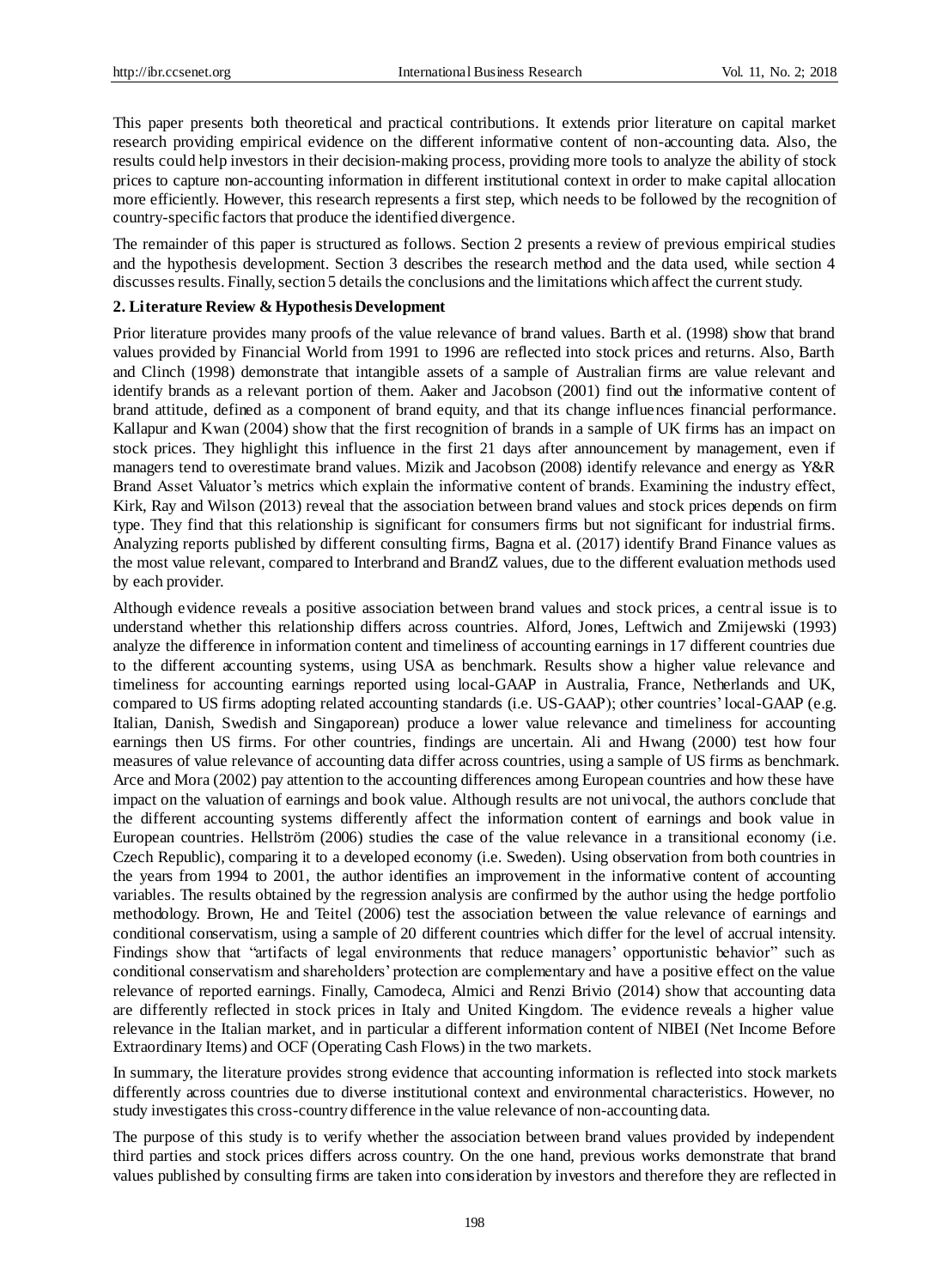the stock prices (Barth et al., 1998; Bagna et al., 2017). On the other hand, other empirical analyses reveal that the value relevance of accounting data differs across countries due to environmental characteristics and institutional context (Ali & Hwang, 2000; Arce & Mora, 2002; Hellström, 2005).

Moving from these two streams of literature, we formulate the following hypothesis:

**HP:** *The value relevance of brand values provided by independent third parties differs across countries.*

### **3. Research Method**

In order to investigate whether accounting variables are reflected into stock prices, previous studies use Ohlson's model (1995). Following this model, the authors regress market value on book value and net income over the sample. To verify our hypothesis we run a traditional value relevance regression analysis, considering brand values as "other information content". This approach has been firstly adopted by Barth et al. (1998) to test the informative content of brand values. Since we carry out a cross country analysis, we run a separate regression for each country to obtain the beta coefficients of brand values. The model is set up as follow:

$$
MV_{i,j} = \alpha + \beta_{BV}BV_{i,j} + \beta_{NI}NI_{i,j} + \beta_{Brand}Brand_{i,j} + \beta_{year} YEAR_i + \beta_{ind} INDUSTRY_j
$$
 (1)

where *MV* is the market value of each *j-*firm *i*-year observation; *BV* is the common equity at the end of each year; *NI* is the net income of each *j-*firm *i*-year observation; *Brand* is the brand value provided by Brand Finance. All the variables are scaled to *j-*firm's number of outstanding shares (Mechelli & Cimini, 2016) at the end of each *i-*year, since share-deflated models have been proven to better perform in terms of precision in presence of scale effects (Barth & Clinch, 2009). We also control for *Year* and *Industry*. The statistical significance of each coefficient means that the corresponding variable is positively (or negatively) reflected into stock prices. We hypothesize that the significance of  $\beta_{Brand}$  is different for each market, meaning that brand values have a different relevance in each country.

We consider brand values published in Brand Finance's reports since this consulting firm provides more value relevant brand values then the others (Bagna et al., 2017). The main reason could be the use by Brand Finance of comparable transactions (i.e. license agreements) to estimate the royalty rates, which gives this method a higher objectivity being it a market-income methodology (Rubio, Manuel & Pérez-Hernàndez, 2016).

To estimate brand values published in annual reports Brand Finance employs the following formula:

$$
Brand\ Value = \sum_{t=1}^{T} \frac{RR \times Sales_t \times (1-tc)}{(1+DiscountRateBrand)^t} + \frac{RR \times Sales_{T+1}}{DiscountRateBrand - g} \times \frac{1}{(1+DiscountRateBrand)^T}
$$
(2)

where *Sales*<sub>*i*</sub> is the firm's sales, *RR* is the royalty rate obtained from comparable license agreements, *tc* is the tax rate, *DiscountRateBrand* is the opportunity cost of the brand and *g* is the growth rate.

As shown in the above formula, Brand Finance uses the royalty relief (or relief from royalties) method, which implies that the value of an asset is given by the royalties a company should pay to detain the asset, discounted at a specific cost of capital. This method is adopted for the following reasons:

- royalty rates are obtained from comparable transactions, bringing to a more objective brand value;

- courts and tax authorities sustain the use of this method since royalty rates are documented by third parties' transactions;

- it is compliant with International Valuation Standards Authority and ISO 10668;

- it can be put in practice using public available information.

As a previous work proves that Brand Finance values are built not using market parameters we do not test for endogeneity in the regression (Bagna et al., 2017). Consequently, the statistical correlation is not caused by simultaneous bias.

#### *3.1 Sample Composition*

The sample consists in brand values provided by Brand Finance and published in annual reports from 2008 to 2015 (for a specification of the reports considered, see Appendix). Values for 920 brands have been collected (4,999 observations). Different brands detained by the same firm are treated as a unique brand and their values are summed for each year, reducing the observations to 2,672. Firstly, we drop brands which have been acquired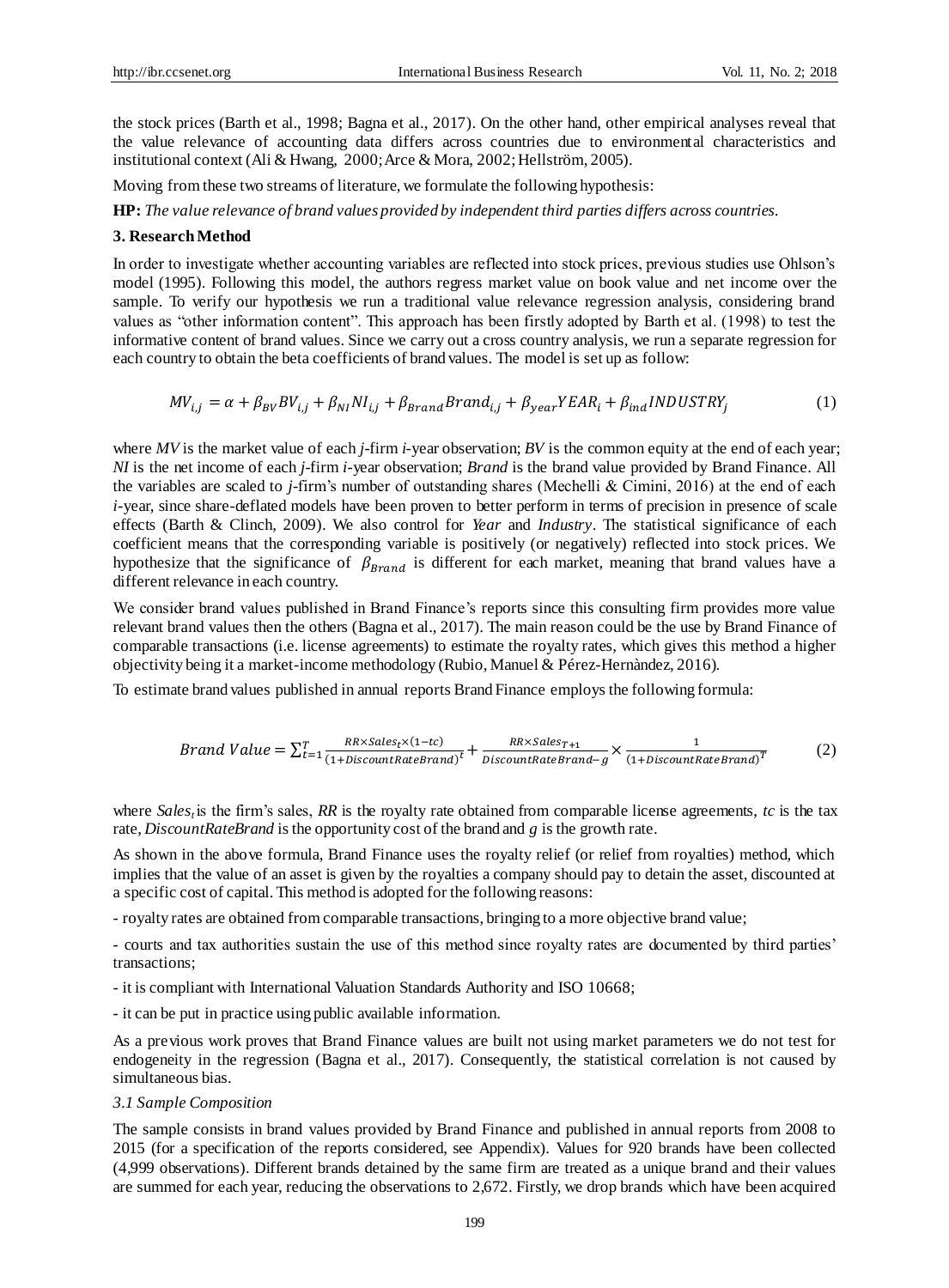by other companies during the time frame (2008-2015). At the stage, we count 37 different countries from all over the world. Since we regress market values over fundamentals such as net income and book value, firms with missing accounting data are excluded. Observations are then clustered depending on the country of each firm. Each country is treated as different sample and therefore sub-samples with less than 30 observations are eliminated. Overall, the final sample consists in 2,518 observations from 17 different countries (see Table 1). The sample counts 593 firms, operating in 10 different industries, which detain a total of 813 brands.

#### Table 1. Observations per year

| Year         | Obs.  |
|--------------|-------|
| 2008         | 358   |
| 2009         | 378   |
| 2010         | 377   |
| 2011         | 369   |
| 2012         | 384   |
| 2013         | 273   |
| 2014         | 278   |
| 2015         | 101   |
| <b>Total</b> | 2,518 |

The number of observations by year (Table 1) is constant for the first 5 years (2008-2012) but they decrease starting from 2013.This reduction is connected with the birth of new high-value brands based in countries, especially Asian, for which we do not have at least 30 observations and therefore they were excluded from our sample.

Table 2 contains the descriptive statistics of the variables of the model proposed. Market value is in mean \$ 66.24, ranging from \$ 0.51 to \$ 1,199.66 and revealing a high variability among companies. Common equity (per share) counts on average \$ 40.23, whereas net income (per share) assumes a mean value of \$ 5.40. Finally, the range of brand value per share varies from \$ 0.09 to \$ 319.41 with a mean of \$ 15.90.

Table 2. Descriptive Statistics (per share values)

|                      | <b>Minimum</b> | Maximum    | Sum           | Mean    | <b>Std. Deviation</b> |
|----------------------|----------------|------------|---------------|---------|-----------------------|
| <b>Market Value</b>  | \$0.51         | \$1,199.66 | \$166, 799.19 | \$66.24 | \$149.66              |
| <b>Common Equity</b> | $$-1.47$       | \$1,001.58 | \$101, 308.12 | \$40.23 | \$118.34              |
| <b>Net Income</b>    | $$-6.95$       | \$145.65   | \$13, 596.44  | \$5.40  | \$17.38               |
| <b>Brand Value</b>   | \$0.09         | \$319.41   | \$40, 034.35  | \$15.90 | \$39.03               |

As shown in the following tables, the biggest sub-sample is USA, which includes 978 observations, followed by Japan and France, while the smallest one is Italy with only 32 observations (Table 3).

Regarding industry composition of our sample (Table 3), we count 10 different industries. More than 22% of the observations are referred to financial firms. Consumers goods, consumer services and industrial firms represent respectively 19%, 18% and 11% of our sample, whereas companies belonging to basic material, healthcare, oil & gas and utilities sectors count comprehensively only 14% of the total observations.

In terms of values per share or total values, the biggest sub-sample is still USA (Table 4 and Table 5).

Table 3. Industries per country

| Country      | <b>Basic</b><br><b>Materials</b> | Consumer<br>Goods | Consumer<br><b>Services</b> | Financial | <b>Health Care Industrials</b> |          | Oil & Gas | Technology | Telecom | <b>Utilities</b> | Total |
|--------------|----------------------------------|-------------------|-----------------------------|-----------|--------------------------------|----------|-----------|------------|---------|------------------|-------|
| Australia    | 3                                | 0                 | 11                          | 30        | 0                              | $\Omega$ | $\Omega$  | $\Omega$   | 8       | $\Omega$         | 52    |
| Brazil       |                                  | 2                 | 2                           | 15        |                                |          |           |            | 6       |                  | 35    |
| Canada       | n                                | 0                 | 4                           | 46        |                                |          |           |            | 14      |                  | 79    |
| China        |                                  | 22                | 18                          | 67        |                                | 12       | 15        | 13         | 22      | $\Omega$         | 170   |
| France       | 0                                | 53                | 40                          | 31        |                                | 25       | 8         |            | 8       | 15               | 190   |
| Germany      | 8                                | 58                | 17                          | 27        |                                | 21       | U         |            |         | 13               | 156   |
| India        | 0                                | $\Omega$          | 0                           | 9         |                                | 9        | 11        | 15         |         | $\Omega$         | 48    |
| Italy        | $\Omega$                         | 10                |                             | 8         |                                |          |           | $\Omega$   | 5       | 5                | 32    |
| Japan        | 5                                | 115               | 32                          | 31        |                                | 48       |           | 32         | 27      | 16               | 310   |
| Korea        | 4                                | 16                | 2                           | 10        |                                | $\Omega$ |           | 2          |         | 5                | 46    |
| Netherlands  | 5                                | 10                |                             | 15        |                                |          | 8         |            | 3       |                  | 53    |
| Russia       |                                  | $\Omega$          |                             |           |                                |          | 14        |            | n       |                  | 34    |
| Spain        | $\Omega$                         |                   | 8                           | 20        |                                | 8        |           |            |         | 11               | 54    |
| Sweden       |                                  |                   |                             | 8         |                                | 10       |           |            |         | <sup>0</sup>     | 39    |
| Switzerland  |                                  | 15                |                             | 28        |                                | 16       |           |            | 5       | $\Omega$         | 72    |
| UK           | 6                                | 19                | 49                          | 52        |                                | 4        | 8         | $\Omega$   | 16      | 11               | 170   |
| <b>USA</b>   | 8                                | 154               | 267                         | 169       | 66                             | 123      | 30        | 123        | 21      | 17               | 978   |
| <b>Total</b> | 46                               | 475               | 465                         | 573       | 94                             | 288      | 104       | 213        | 166     | 94               | 2518  |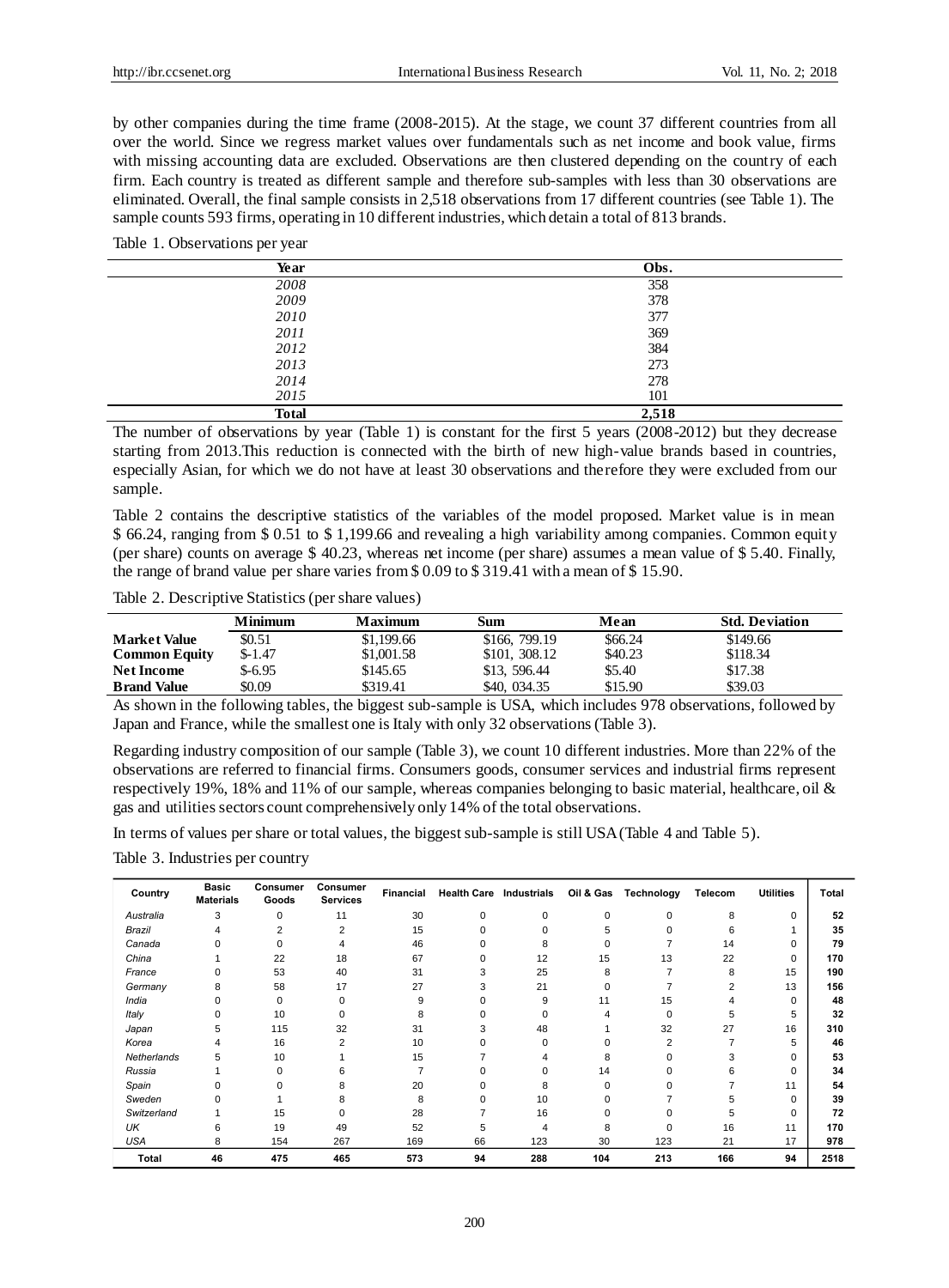| Country            | <b>MV</b> | <b>Common Equity</b> |         | <b>Brand Value</b> |
|--------------------|-----------|----------------------|---------|--------------------|
|                    | Mean      | Mean                 | Mean    | Mean               |
| Australia          | \$26.78   | \$18.91              | \$2.43  | \$2.56             |
| Brazil             | \$17.46   | \$21.40              | \$2.79  | \$8.93             |
| Canada             | \$44.70   | \$23.48              | \$3.44  | \$6.44             |
| China              | \$9.08    | \$4.07               | \$0.68  | \$2.65             |
| France             | \$62.50   | \$41.27              | \$3.44  | \$15.21            |
| Germany            | \$113.32  | \$114.22             | \$14.49 | \$35.22            |
| <i>India</i>       | \$21.90   | \$7.69               | \$1.38  | \$4.75             |
| Italy              | \$8.95    | \$9.36               | \$0.49  | \$3.91             |
| Japan              | \$94.27   | \$75.30              | \$9.03  | \$23.55            |
| Korea              | \$255.72  | \$192.60             | \$25.37 | \$64.67            |
| <b>Netherlands</b> | \$26.25   | \$22.03              | \$1.89  | \$10.09            |
| Russia             | \$36.83   | \$16.46              | \$3.05  | \$6.39             |
| Spain              | \$24.05   | \$10.46              | \$1.78  | \$3.73             |
| Sweden             | \$16.44   | \$6.54               | \$0.94  | \$3.16             |
| Switzerland        | \$129.24  | \$75.21              | \$10.22 | \$25.73            |
| United Kingdom     | \$11.73   | \$5.07               | \$0.86  | \$2.15             |
| <b>USA</b>         | \$73.58   | \$30.34              | \$4.91  | \$16.69            |

Table 4. Descriptive statistics at country level (per share values)

Table 5. Descriptive statistics at country level (total per share values)

|                |       |                   | <b>Total</b>       | Total         | <b>Total</b>         |
|----------------|-------|-------------------|--------------------|---------------|----------------------|
| Country        | Obs.  | % of total sample | <b>Brand Value</b> | Market value  | <b>Common equity</b> |
| Australia      | 52    | 2.1%              | \$247,234          | \$2,706,080   | \$1,436,070          |
| Brazil         | 35    | 1.4%              | \$232,362          | \$1,305,378   | \$1,425,814          |
| Canada         | 79    | 3.1%              | \$337.737          | \$2,761,560   | \$1,456,788          |
| China          | 170   | 6.8%              | \$1,487,319        | \$8,502,102   | \$8,896,985          |
| France         | 190   | 7.5%              | \$1,392,151        | \$6,718,483   | \$5,279,659          |
| Germany        | 156   | 6.2%              | \$1,442,968        | \$5,688,939   | \$4,467,192          |
| India          | 48    | 1.9%              | \$268,692          | \$1,273,166   | \$461,415            |
| Italy          | 32    | 1.3%              | \$262,280          | \$1,076,024   | \$1,396,820          |
| Japan          | 310   | 1.3%              | \$2,230,915        | \$8.469.801   | \$7,093,548          |
| Korea          | 46    | 1.8%              | \$543,214          | \$1,808,288   | \$1,547,412          |
| Netherlands    | 53    | 2.1%              | \$470.181          | \$2,082,604   | \$2,430,501          |
| Russia         | 34    | 1.4%              | \$131,169          | \$1,659,110   | \$1,826,905          |
| Spain          | 54    | 2.1%              | \$435,603          | \$2,513,005   | \$1,665,737          |
| Sweden         | 39    | 1.5%              | \$202,661          | \$1.139.545   | \$563,321            |
| Switzerland    | 72    | 2.9%              | \$545,847          | \$4,047,327   | \$1,841,006          |
| United Kingdom | 170   | 6.8%              | \$1,387,061        | \$7,831,528   | \$5,839,389          |
| <b>USA</b>     | 978   | 38.8%             | \$14,278,904       | \$59,939,107  | \$26 323,706         |
| <b>Total</b>   | 2,518 | 100,0%            | \$25,896,298       | \$119,522,047 | \$73,952,266         |

**4. Results & Discussion**

Results are reported in Table 6. As before explained, we run separated OLS regression for each of the 17 subsamples (i.e. country). Even if adjusted  $R^2$  are higher than 87% in median, showing that the model is fitting good, we find statistically insignificant brand coefficients for Australia, Brazil, India, South Korea and Netherlands, meaning that this kind of information has no informative content for investors in those countries. In particular, for Australia this could be explained by the fact that Australian GAAPs allow to report internally generated intangible assets, such as brands. Consequently, investors already appreciate the brand value recognized in the balance sheet.

Italian brand coefficient is statistically significant and its negative value can be explained by the particular sample composition: actually, most of the firms are considered to have Business-to-Business activity. This characteristic produces a lower value relevance for brand values, as demonstrated by Kirk et al. (2013).

The hypothesis of our research is thus confirmed, since we find a different, and sometimes null, value relevance of brand values in different countries. However, further analyses would be needed to test why brand values are not value relevant in Brazil, India, South Korea and Netherlands.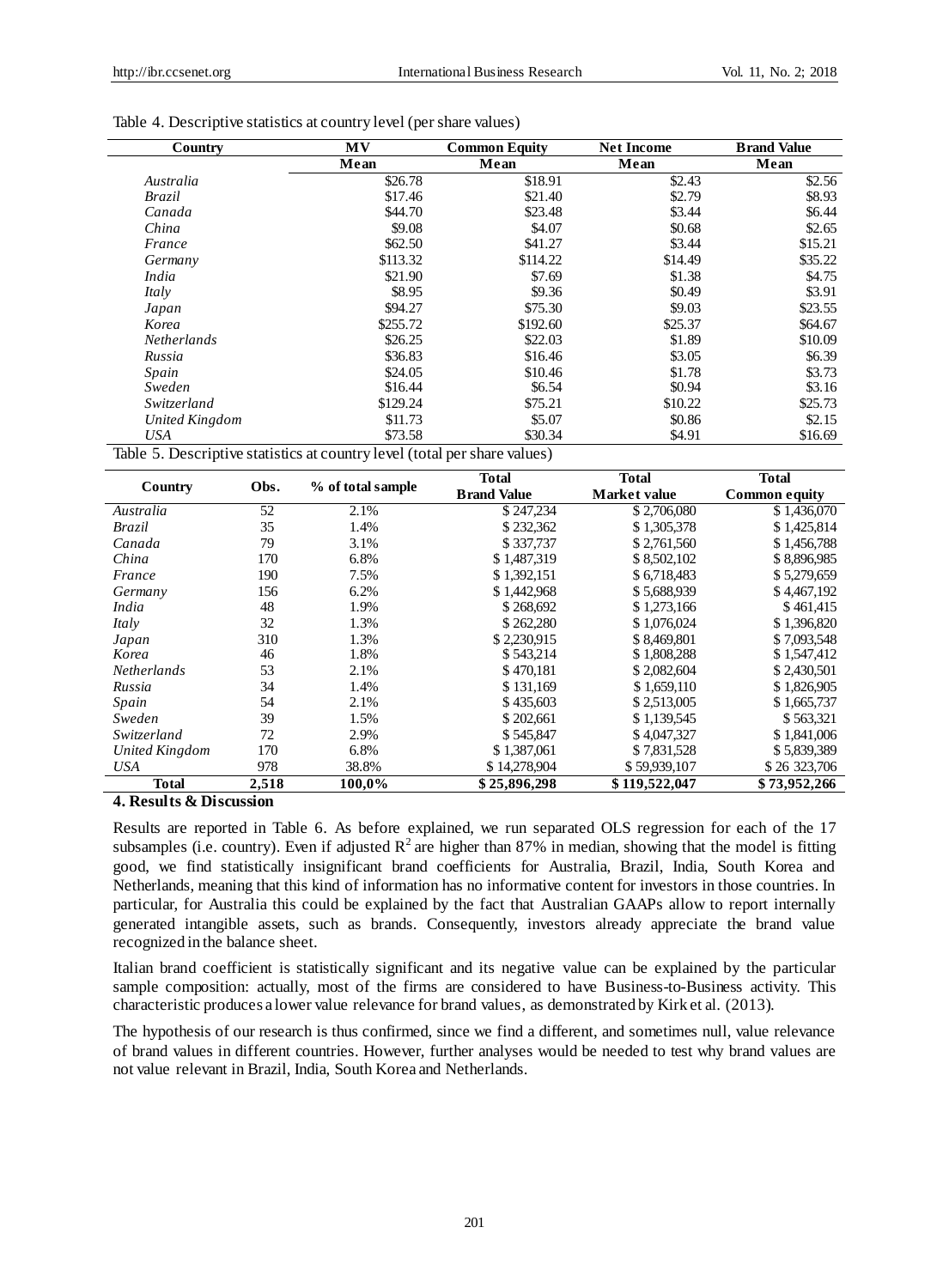| Country                                     | R2    | <b>Adjusted R2</b> | Obs. | <b>Brand Coefficient</b> | <b>Brand Significance</b> |
|---------------------------------------------|-------|--------------------|------|--------------------------|---------------------------|
| Australia                                   | 0.873 | 0.830              | 52   | 0.3097                   | 0.795                     |
| <b>Brazil</b>                               | 0.771 | 0.630              | 35   | $-0.2083$                | 0.108                     |
| Canada                                      | 0.689 | 0.621              | 79   | 2.3166                   | $*$ $0.016$               |
| China                                       | 0.761 | 0.734              | 170  | 0.4271                   | $*$ <sup>0.013</sup>      |
| France                                      | 0.626 | 0.586              | 190  | 2.1244                   | $***0.000$                |
| Germany                                     | 0.929 | 0.920              | 156  | 1.5239                   | $***0.000$                |
| India                                       | 0.792 | 0.704              | 48   | 0.7241                   | 0.180                     |
| Italy                                       | 0.878 | 0.789              | 32   | $-1.2155$                | $***0.001$                |
| Japan                                       | 0.988 | 0.987              | 310  | 1.3121                   | $***0.000$                |
| South Korea                                 | 0.971 | 0.955              | 46   | $-1.1644$                | 0.290                     |
| <i>Netherlands</i>                          | 0.927 | 0.891              | 53   | $-0.0974$                | 0.232                     |
| Russia                                      | 0.982 | 0.970              | 34   | 1.8666                   | $***0.001$                |
| Spain                                       | 0.791 | 0.716              | 54   | 2.7639                   | $*0.054$                  |
| Sweden                                      | 0.963 | 0.939              | 39   | 1.4046                   | $*0.071$                  |
| Switzerland                                 | 0.956 | 0.944              | 72   | 1.0560                   | $***0.001$                |
| UK                                          | 0.783 | 0.757              | 170  | 1.7913                   | $***0.000$                |
| <b>USA</b>                                  | 0.731 | 0.725              | 978  | 1.7213                   | $***0.000$                |
| * $p < 10\%$ , ** $p < 5\%$ , *** $p < 1\%$ |       |                    |      |                          |                           |

Table 6. Multivariate analysis results by sub-sample

# **5. Conclusions**

Prior literature provides many evidences that the value relevance of accounting data differs across countries and it is affected by the institutional context and environmental characteristics. No previous study examines the cross-country value relevance of brand values provided by third-independent parties. Since almost all the accounting standards reject the recognition of internally generated intangible assets, investors often use information provided by third-independent parties, such as brand values. The aim of this study is to test whether the value relevance of brand values differs across countries. We selected a sample of brand values provided by Brand Finance from 2008 to 2015 owned by firms settled in 17 different countries. To verify our hypothesis, we run the traditional value relevance regression model in order to test the differences in the value relevance of brand values across countries. The model is proven to be unaffected by endogeneity bias, therefore brand values coefficients explain how these values are incorporated into stock prices. This result is a first insight about how market participants appraise this specific data. All subsamples have been analyzed equally and  $R<sup>2</sup>$  values (above 60%) indicate that the model is "well fitting". Results show that brand values: i) are differently reflected in each country and ii) are not value relevant in some cases, in particular in Australia, Brazil, India, South Korea and Netherlands. Since investment choices need to be supported by different information, investors and practitioners should keep in mind which information is reflected into stock prices and how. Considering that brand values are proven to be value relevant by previous literature and that cross-country value relevance of accounting data has been already investigated, this contribution could improve the use of brand related information in capital allocation choices. Also, this practical implication is particularly important for cross country and foreign investments, seeing that each market reflects brand values differently due to the influence of country-specific factors. Even if findings are promising, this paper represents a first step to test whether information relevance is affected by environmental characteristics and institutional context. Certainly, these factors are able to influence the informative process of investors and therefore they need to be further investigated.

Our study is affected by different limitations. Firstly, countries sub-sample are heterogeneous in dimension and in composition. Secondly, we do not identify which factors affect the informative content of brand values. Future research should be focused in this direction. However, our results are consistent with previous studies and this exploratory work offers evidence on the existence of different informative content of third parties brand values across countries.

## **References**

- Aaker, D. A., & Jacobson, R. (2001). The Value Relevance of Brand Attitude in High-Technology Markets. *Journal of Marketing Research*, *38*(4), 485-493. https://doi.org/10.1509/jmkr.38.4.485.18905
- Alford, A., Jones, J., Leftwich, R., & Zmijewski, M. (1993). The Relative Informativeness of Accounting Disclosures in Different Countries. *Journal of Accounting Research*, *31*, Studies on International Accounting, 183-223. https://doi.org/10.2307/2491170
- Ali, A., & Hwang, L. (2000). Country-specific factors related to financial reporting and the value relevance of accounting data. *Journal of Accounting Research*, *38*(1), 1-21. https://doi.org/10.2307/2672920
- Arce, M., & Mora, A. (2002). Empirical evidence of the effect of European accounting differences on the stock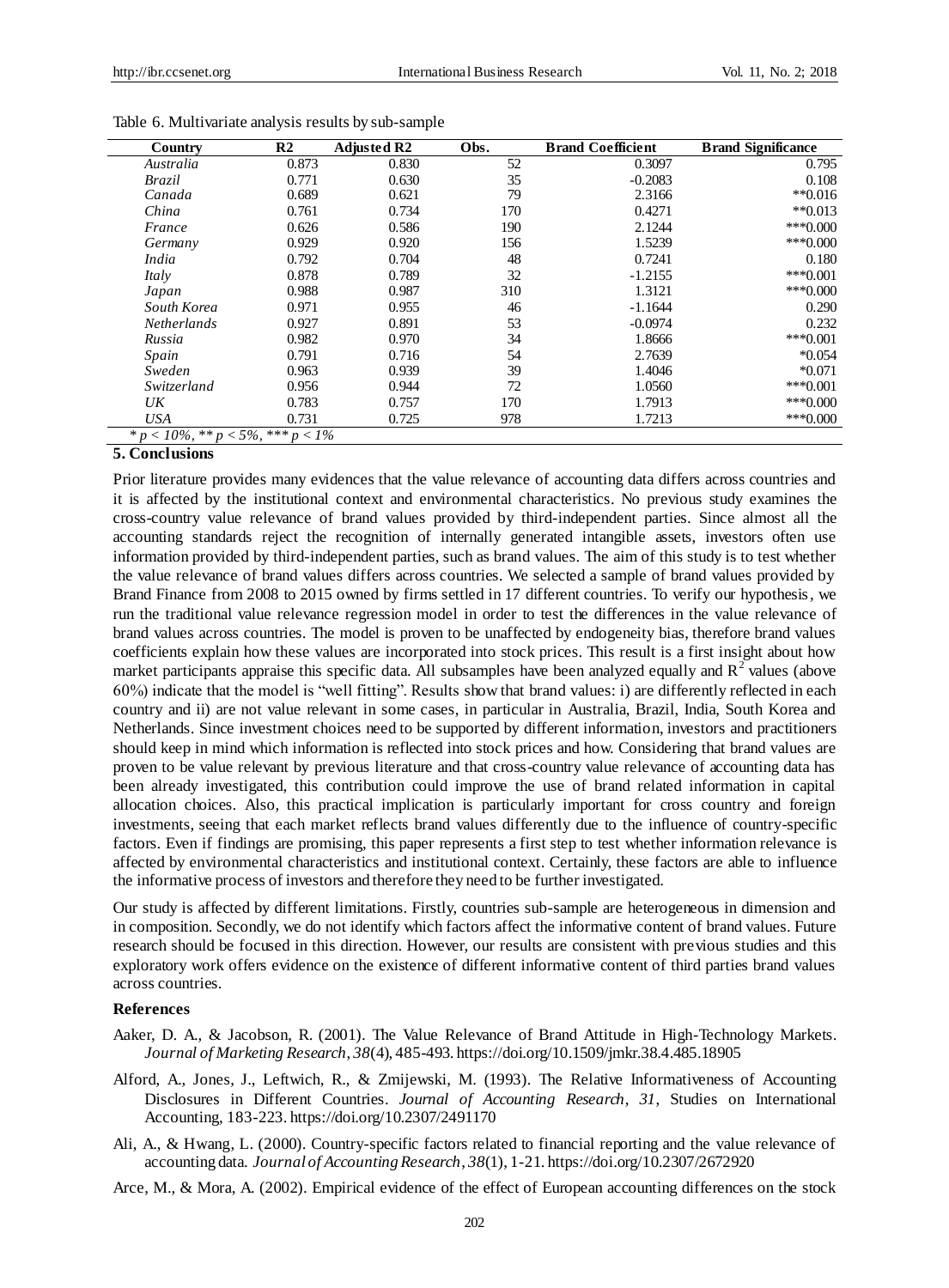market valuation of earnings and book value. *European Accounting Review*, 11(3), 573-599. https://doi.org/10.1080/09638180220125616

- Bagna, E., Dicuonzo, G., Perrone, A., Dell'Atti, V. (2017). The value relevance of brand valuation. *Applied Economics, 49*(58), 5865-5876. https://doi.org/10.1080/00036846.2017.1352078
- Barth, M. E., & Clinch, G. (1998). Revalued Financial, Tangible, and Intangible Assets: Associations with Share Prices and Non-Market-Based Value Estimates. *Journal of Accounting Research*, *36*, Studies on Enhancing the Financial Reporting Model, 199-233. https://doi.org/10.2307/2491314
- Barth, M. E., & Clinch, G. (2009). Scale effects in capital markets-based accounting research. *Journal of Business Finance & Accounting*, *36*(3-4), 253-288. https://doi.org/10.1111/j.1468-5957.2009.02133.x
- Barth, M. E., Clement, M. B., Foster, G., Kasznik, R. (1998). Brand Values and Capital Market Valuation. *Review of Accounting Studies*, *3*, 41-68. https://doi.org/10.1023/A:1009620132177
- Beretta, Z. A., & Vernizzi, S. (2014). Goodwill Reduction: The Competitive Analysis of Enterprise Value (A Note). *International Business Research*, *7*(11), 35-50. https://doi.org/10.5539/ibr.v7n11p35
- Brown, W. D., He, H., & Teitel, K. (2006). Conditional Conservatism and the Value Relevance of Accounting Earnings: An International Study. *European Accounting Review*, *15*(4), 605-626. https://doi.org/10.1080/09638180601102198
- Camodeca, R., Almici, A., & Renzi, B. A. (2014). The value relevance of accounting information in the Italian and UK stock markets. *Problems and Perspectives in Management*, *12*(4), 512-519.
- Hellström, K. (2006). The Value Relevance of Financial Accounting Information in a Transition Economy: The Case of the Czech Republic. *European Accounting Review*, *15*(3), 325-349. https://doi.org/10.1080/09638180600916242
- Kallapur, S., & Kwan, S. (2004). The Value Relevance and Reliability of Brand Assets Recognized by UK Firms, *Purdue CIBER Working Papers*, Paper 18.
- Kerin, R. A., & Sethuraman, R. (1998). Exploring the brand value-shareholder value nexus for consumer goods companies. *Journal of the Academy of Marketing Science*, *26*(4), 260-273. https://doi.org/10.1177/0092070398264001
- Kirk, C. P., Ray, I., & Wilson, B. (2013). The impact of brand value on firm valuation: the moderating influence of firm type. *Journal of Brand Management*, *20*(6), 488-500. https://doi.org/10.1057/bm.2012.55
- La Porta, R., Lopez-De-Silanes, F., Shleifer, A., & Vishny R. W. (1997). Legal Determinants of External Finance. *The Journal of Finance*, *52*(3), 1131-1150. https://doi.org/10.1111/j.1540-6261.1997.tb02727.x
- Madden, T. J., Fehle, F., Fournier S. (2006). Brands matter: an empirical demonstration of the creation of shareholder value through branding. *Journal of the Academy of Marketing Science*, *34*(2), 224-235. https://doi.org/10.1177/0092070305283356
- Mechelli, A., & Cimini, R., (2017). Do (Audit Firm and Key Audit Partner) Rotations Affect Value Relevance? Empirical Evidence from the Italian Context. *International Business Research*, *10*(1), 143-152. https://doi.org/10.5539/ibr.v10n1p143
- Mizik, N., & Jacobson, R. (2008). The Financial Value Impact of Perceptual Brand Attributes. *Journal of Marketing Research, 45*, 15-32. https://doi.org/10.1509/jmkr.45.1.15
- Ohlson, J. A., (1995). Earnings, book values, and dividends in equity valuation. *Contemporary Accounting Research*, *11*(2), 661-687. https://doi.org/10.1111/j.1911-3846.1995.tb00461.x
- Rubio, G., Manuel, C. M., & Pérez-Hernàndez F. (2016). Valuing brands under royalty relief methodology according to international accounting and valuation standards. *European Journal of Management and Business Economics*, *25*, 76-87. https://doi.org/10.1016/j.redeen.2016.03.001